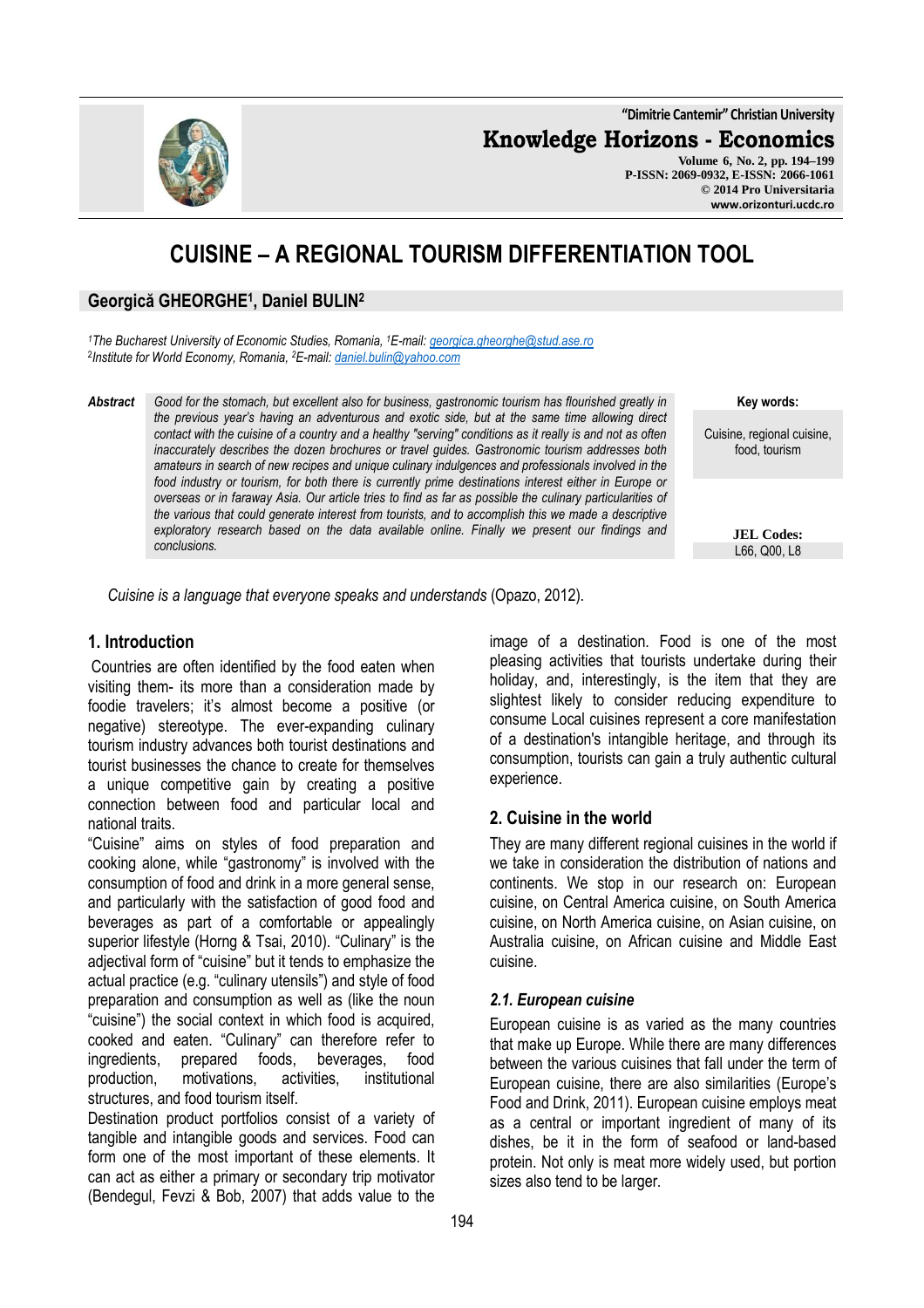Also important to European cuisines are sauces, seasonings and ingredients such as wheat and the humble potato, which are the primary sources of starch. Maize is seen less in Europe than in other parts of the world, though it is the basis of the wildly popular Italian polenta dishes.

The countries in Eastern Europe have many similarities between their respective cuisines and many differences. The differences lie mainly in the location and microclimate of the country. Poland is known for their national dish called bigos and flaki, which is a traditional Polish stew. Kielbasa and pierogies are also popular and are seen throughout other countries as well. Russia is famous for vodka, as well as chicken Kiev, beef stroganoff and blini. In Slovakia you can find bryndzovéhalušky, a dish of potato dumplings served with sheep cheese and bacon. This dish is often accompanied by Žinèica, a beverage made of sheep's milk whey.

The Balkan countries are, however, are much more influenced by the bounty of the Mediterranean and the availability of great produce. Even inside the Balkan Peninsula there are as many differences as there are similarities to the cuisine. According to Bradatan the persistence of similar cooking tastes all over Balkan Peninsula, despite the existence of very different political regimes and levels of development, with low contacts among people from different countries of the region, could be a result of the particular conservative characteristics of eating habits and of a low pressure toward change. Moussaka is the national dish of Greece, and in Albania the national dish is made of fried meat, liver, eggs and tomatoes. In Slovenia you can find horse meat on menus, and can even enjoy a horse burger from the Hot Horse restaurant in Liubliana.

Northern Europe is another ethnic diversity of various dishes. Here you can find original Dutch dishes in the Netherlands, identified by "NEERLANDS DIS" on dining room signs. In the north you can also find such native specialties such as haggis from Scotland, Irish stew and chicken tika masala which is arguably England's national dish. Icelandic, Finnish and Norwegian cuisines rely thickly on the presence of the sea as do similar northern states bordering the ocean.

Western European cuisine is doubtfully the most familiar, worldwide; from Germany's national dish of sauerbraten to the famous bratwurst. Belgium is wellknown for fantastic chocolate, waffles, and mussels with French-fried potatoes. Austria has gifted the humanity with weiner schnitzel and the tafelspitz from the Plachutta restaurant in Vienna. Vienna is also the only world capital which produces large quantities of wine (Vienna: The Wine Capital, 2014). In France, Lyon is considered the food capital of the country. Famous

for their cassoulet, Lyonnais sausage and tripe, it is also well known for their breads and pastry creations. Many famous chefs hail from Lyon.

Southern Europe cuisine covers many countries, but the food of Italy and Spain clearly leads the way. Italy is known for its innovative use of pasta and distinctive types of sauce. The different province of Italy has their own specialties. Some of the inland areas focus almost entirely on different meats while the coastal zone typically offers some wonderful seafood options. Each district has its own particular style of cooking as well (Southern European Cuisine, 2014). What they all have in common is a passion for food and cuisine that reflects that passion. Spain has an impressive food tradition in its own right. Similar to Italy, the type of food is very much based on the region of its origin. One characteristic of the Spanish style is the large stews and food mixtures that are often showcased in intriguing and elaborate presentations. Perhaps the most notorious example of this is the traditional Paella. Portugal and Greece are other countries in the zone that have distinctive and valued culinary traditions.

Anywhere you travel in Europe, you're never far from remarkable cuisine, and great beer and wine. The past of Europe can be tasted in the food, as several of these dishes are thousands of years old. The traditions of European countries are continued in their dishes which are loved not only by Europeans but by people of the world.

## **2.2. Central American cuisine** (Simons, 2013)

The food of Central America is astounding in both its diversity and taste. Some of the world's favorite cuisines - corn, beans, peppers - originated in this part of the world.

Central American cuisine has been very much influenced by the flavor profiles and ingredients of other regions including Spain, Asia, India and the Caribbean. The fusion of international flavors is subtle, and their presence is much more noticeable in larger cities. Despite many gastronomical differences among the countries of Central America, they all have certain indigenous ingredients in common such as corn or maize, peppers, beans and seafood in the coastal regions.

Their breakfasts are usually very abundant, often including a dish with beans and rice, sometimes adding some pork in them. And usually it is not only healthy food but also has good taste, variety and flavor. Rice and beans is popular at lunch time as are regional specialties such as panades (fried corn shells filled with fish or beans), meat pies, or escabeche, an onion soup.

Despite the wide variety of dishes available in Central American cuisine, one thing remains constant: food is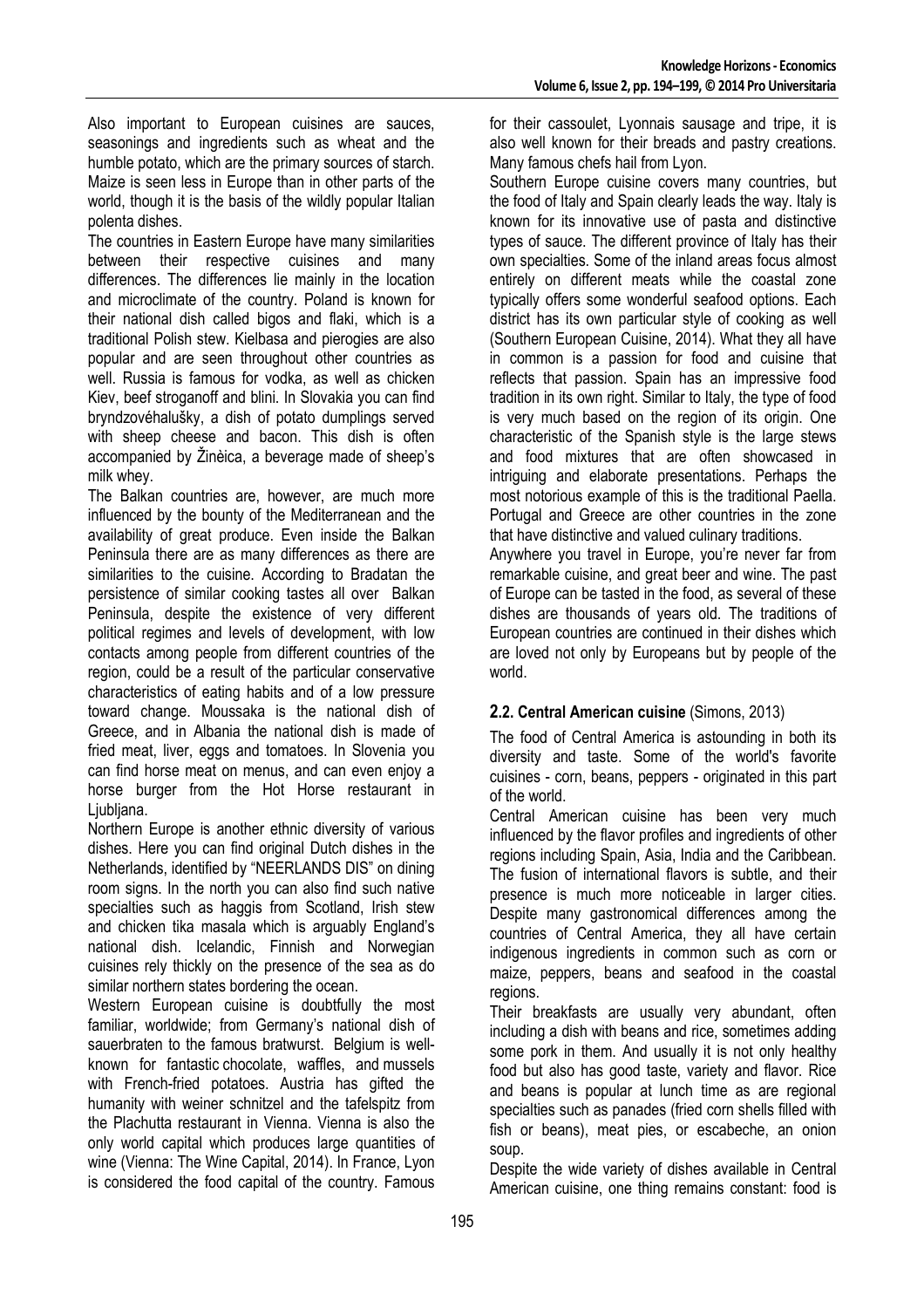meant to be enjoyed with family and friends, and in many countries the meal is so important that even talking is considered impolite.

#### *2.3. South America cuisine*

The foods of South America are as distinct as the countries within the continent's borders. One cause for this vast diversity is that each country in South America has been influenced by external cuisines and ingredients. Flavor profiles and culinary influences from Africa, European countries, Native Americans and even Asia have all had a hand in transforming South American cuisine into what it is today. Even though there are huge distinctions in the use of ingredients and spices from country to country, some commonalities can be found in dishes such as guacamole, salsa, mole, chimichurri, tamales, tortillas and sofritos (Explore South America, 2014).

Argentine cuisine has been heavily influenced by Italian and Spanish cuisines. Some of the world's best beef comes from Argentina. The country is famous for its grass fed cattle and the gauchos who work the open range raising these animals. The meat is normally eaten with very little seasoning, using only salt to bring out the flavor of the beef. All parts of the cow are eaten, nothing going to waste. The most traditional way to eat meat in Argentina is the *asado*, or barbecue. Beef however is not the only meat here. It is common to have an entire body of a lamb cooked over the outdoor camp fire (Typical Food of Argentina, 2014).

The cuisine of Brazil differs widely from state to state, and as a whole the country's dishes have been heavily influenced by many other countries. Brazil's national dish comes from humble origins though today it can be found on even the best menus. Feijoada is this dish, and it is a stewed combination of beef, pork and beans. Peru claims ceviche as its national dish, but this country's cuisine is so diverse that to settle on one single dish to represent it is difficult. Other popular dishes include papa rellena which is a dish of mashed potatoes that has been stuffed with ground meat, olives, eggs and spices then deep fried, and pollo a la brasa. Pollo a la brasa is chicken either grilled or roasted after being marinated. This dish holds the honor of being the most widely consumed dish throughout the country. The pisco sour is a famous Peruvian cocktail that combines pisco, lime juice, simple syrup, egg white and bitters.

#### *2.4. North America cuisine*

North American food consists of ingredients coming from four areas: Canada, the United States, Mexico, and Central America. The food in North America began with the Native Americans. The three main crops, also called the "Three Sisters", were beans, squash, and maize. The Native Americans also used salmon, berries, deer, rabbit, and mushrooms in their dishes. When Christopher Columbus came to North America, rum became quite popular in this region. Canada's cuisine was influenced by the French and English cuisines (American Cuisine, 2011). Asian, Scandinavian, and Slavic immigrants also brought new foods with them. These cuisines were fused to make new and unique North American recipes. The cuisine of the United States combines the cuisines of the Native Americans, Asians, and Europeans. When immigrants came to the New World, they introduced new dishes and recipes. The Spanish and Aztecs made Mexican cuisine what it is today. The indigenous people had a diet of corn, tomatoes, peppers, and various herbs. Also, it was the New World that came up with chocolate. The Aztecs drank chocolate during religious rituals. Explorers tried chocolate in Mexico and were so delighted by it that decided to bring it back to their home countries. The conquistadors, on the other hand, contributed animals (chicken, pigs, sheep, and goats), barley, rice, olive oil, wheat, parsley, nuts, and a variety of spices. Central American food was influenced by many cuisines. African, European, Native American, and Asian cuisines all had a role in making Central American cuisine. Africans gave cooking techniques, Europeans brought new fruits and vegetables, Native Americans gave corn and other crops, and Asians introduced food styles and spices.

#### *2.5. African cuisine*

African cuisine is the catch-all term for all the cuisines of Africa. With hundreds of different cultural groups and myriad cooking traditions, it is unviable to isolate one particular form of cuisine and call it African. There is, however, an accent is on using locally available fruits, vegetables, grains and milk products.

The various cuisines of the continent can be broken up into geographical areas. The cuisine of East Africa focus on grains and vegetables, with meat rarely consumed. Maize is the primary ingredient in ugali which is the national dish of Tanzania. In Uganda, one of the most popular dishes is matoke, a dish of steamed green bananas. Pomegranate juice is widely consumed in East Africa.

Central African gastronomy includes ingredients such as cassava and plantains. Spinach stew, peanut stew and bambara which is a porridge like dish of peanut butter, rice and sugar, are all very popular. Game meats such as monkey, warthog and crocodile are common sources of protein.

The Horn of Africa is home to the increasingly popular Ethiopian cuisine. Famous chefs such as Marcus Samuelsson have helped to bring Ethiopian cuisine to North America, and now traditional dishes such as wat,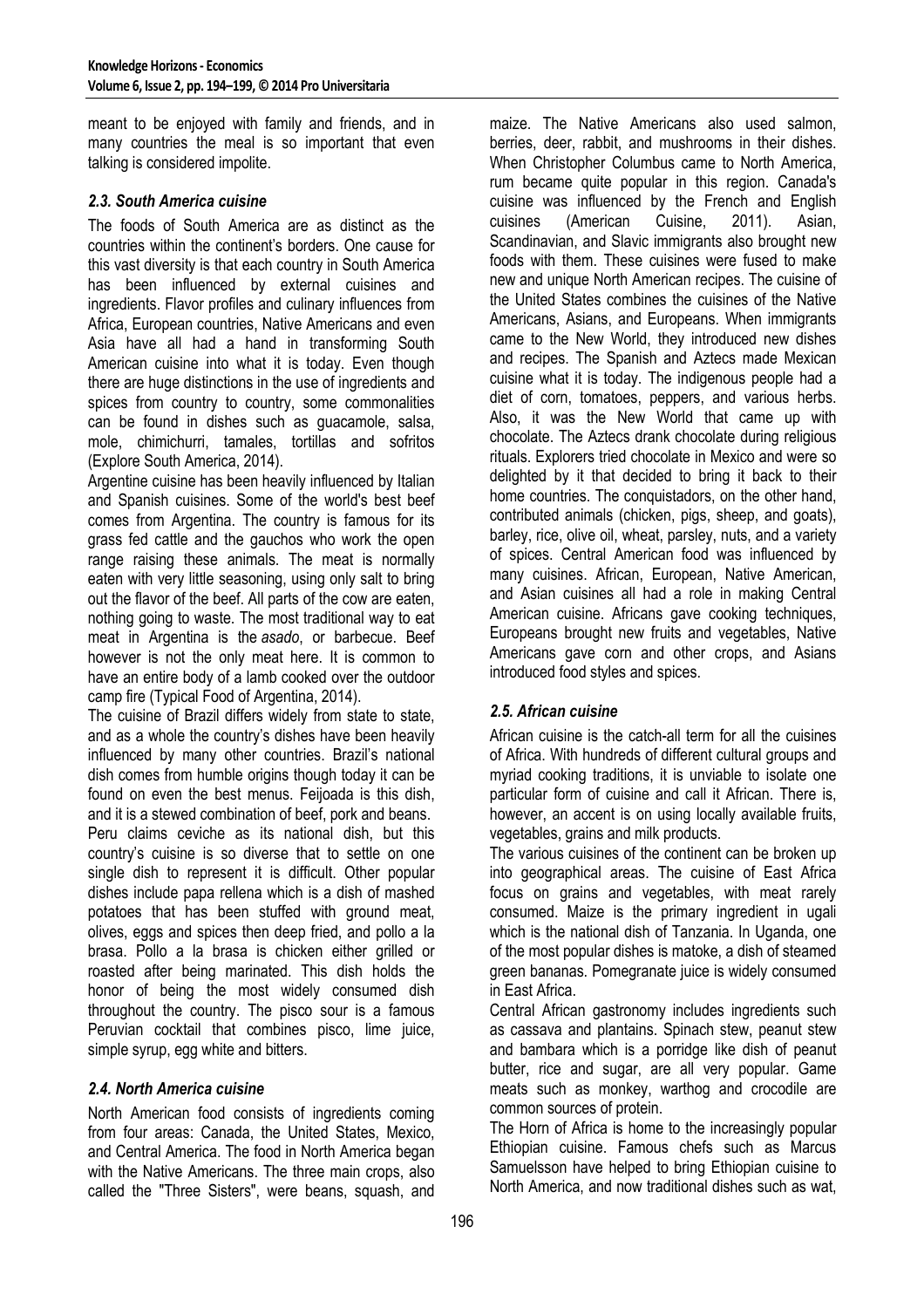which is a thick stew, and injera, a sourdough flatbread, are common(Africa Food and Drink, 2013).

Southern African cuisine is a melting pot of African cuisines with European and Asian influences. A traditional dish is Potjiekos, a stew which is a stew of meat and vegetables cooked in a cast iron pot suspended over coals. Beer has conventionally been ubiquitous in South African cuisine, though mageu is a popular non-alcoholic drink that is made from mealie pap that has been fermented. Boboti is the national dish, made with baked spiced meat with an egg-based topping. Of course South Africa is also widely known for their wine exports and world famous wineries.

Western African cuisine is heavy with starch, light on meat and generous on fat. Cooks in West Africa often use root vegetables like yams, cocoyams, and cassava, as well as cereal grains, plantains, hot spices, rice, peanuts, black-eyed peas, okra, green peas, citrus fruits, and pineapples (Global destinations, 2010). Couscous is popular, so is fufu, a thick paste made from grinding starchy vegetables or grains. Jollof rice is very popular; a dish including rice, tomatoes and spices. Water, palm wine and millet beer are common beverages.

The cuisine of North Africa is a perfect hybrid of the bounty of the continent and the Mediterranean (Chef, 2011). Meat stews prepared in urns are popular in several countries, and in Egypt koshari, a dish of pasta, lentils and rice is considered to be the national dish. Also popular is Egypt is fulmedames, a dish of mashed fava beans. Interestingly, falafel originates in Egypt.

African cuisine is as varied as the continent itself. A culinary tour of Africa involves myriad exotic spices, game meats, starches, ancient grains and fermented beverages. Cultural cooking techniques have been preserved for thousands of years and while African cuisine has been influenced to a small degree by the outside world, it remains very much as it has since the beginning of time.

#### *2.6. Australian cuisine*

Australian cuisine has taken on many international flavors and styles from places like the United Kingdom, Asia, the Mediterranean and other regions. The result is a cuisine that is distinctly Australian, but with subtle reminders of the influences of other global cuisines.

Australia is proud of their wine and beer production, and they have achieved global recognition. Beer in Australia is strong and has an alcohol content of about 5 percent. Coopers, James Squire and of course Fosters, are all well-known brands. Darwin is home to the largest beer bottle available for purchase. At 1.25 liters, this behemoth is called the Darwin Stubby. Wines are mostly produced in the Barrossa Valley, Hunter Valley or Yarra Valley and each has varietal specialties (Australia and Oceania, 2010).

Take-away is common in Australia and the British influence is predominant in fish and chips, sausage rolls and other common take-away items. Australia is renowned for its meat pies which are often served with ketchup or on a bed of mushy peas.

Vegemite is uniquely Australian, but so are chicko rolls and Anzac biscuits. Anzac biscuits and Pavlova are arguably the country's national foods.

Kangaroo meat is widely available and is priced comparably to beef, but equally iconic to Australia are the Sydney Rock Oysters, which can be enjoyed in Doyle's in Watson Bay. Brisbane is famous for their Moreton Bay Bugs. These crustaceans are a kind of slipper lobster, and mud crabs and freshwater crayfish (yabbies) are also regarded as regional specialties.

Bush tucker it can refer to any kind of food that might be consumed, such as witchetty grubs and bogong moths. Traditional bush tucker is innovative and unique: food sources extend from the swollen abdomens of honey ants to witchetty grubs; goanna to nectar-bearing flowers such as the bottlebrush. Australia's native foods have seen a revival over the past couple of decades. This new industry is based on a number of advantages: native foods are naturally adapted to Australia's environment, they are ecologically sound, and they are more resistant to Australia's extremes in temperature and rainfall (Food, 2008).

## **2.7. Asian cuisine**

Like many other global cuisines, Asian cuisine is as varied as the countries on the continent. Asian cuisine is very much a part of the culture and history of the Asian countries but there are some food commonalities between the various cultures. In Asian cooking, the emphasis is on smaller portions, smaller amounts of meats and plenty of fresh fruits and vegetables. Unlike the Asian-hybrid cooking that can be found elsewhere, traditional Asian food preparation involves very little fat, and very rarely is anything deep fried(Explore Asia, 2013).

While there are few commonalities binding Asian cuisine, there are many more differences that are based primarily on location. East Asian cuisine encompasses Chinese and Japanese cuisines as well as cuisines from Taiwan and Korea. Chinese cuisine is perhaps most famous for its Peking Duck (Peking Duck, 2005) as well as the myriad dumplings, steamed buns and stir-frys that are staples of Chinese cooking. Be sure to try different styles of Chinese cuisine such as Cantonese or Shandong. Chinese usually eat congee porridge for breakfast. China is also renowned for its many varieties of tea; this ancient beverage has been enjoyed for thousands of years in China. Japanese cuisine focuses on the freshness of ingredients and foods that are prepared more simply but with great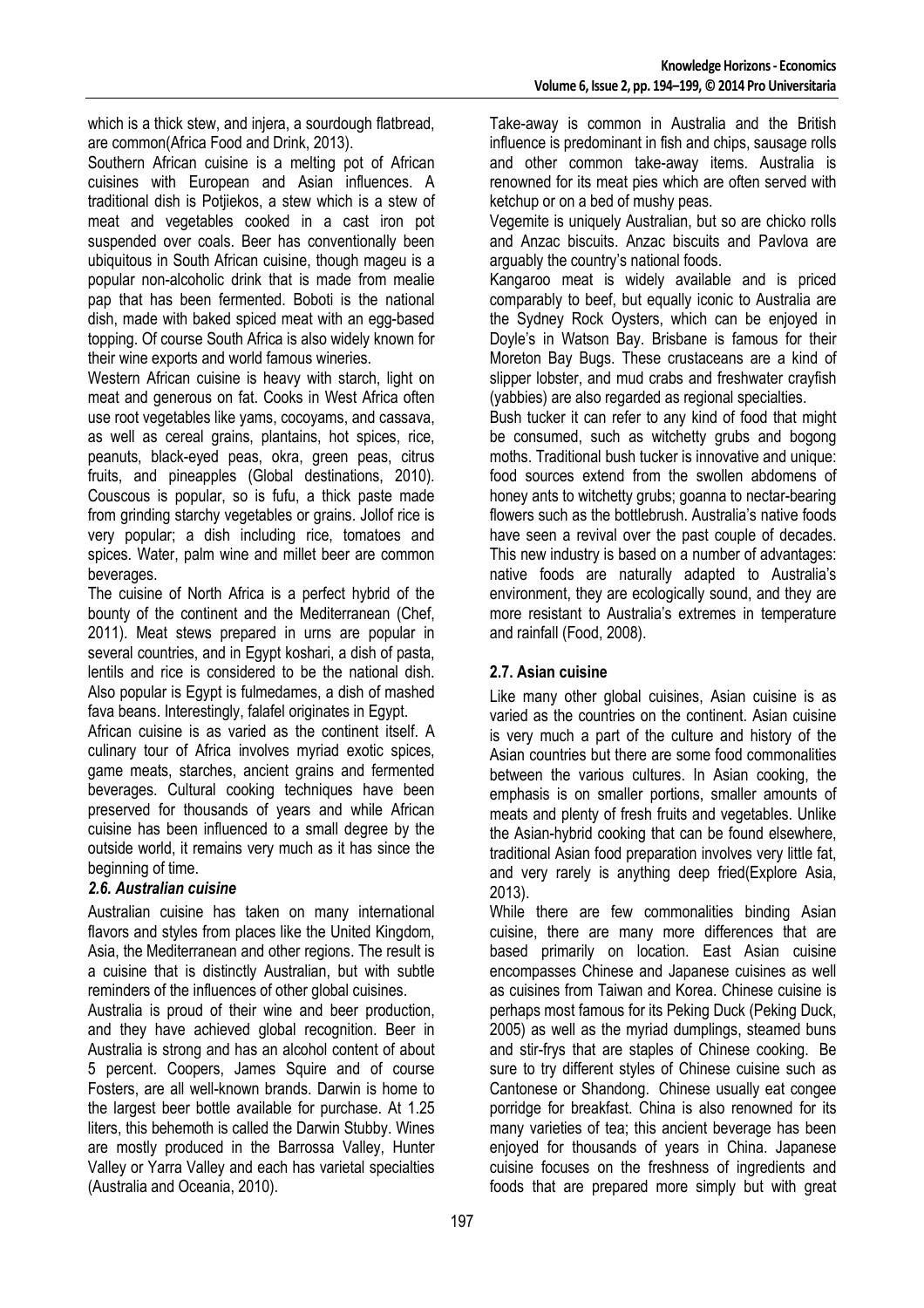finesse. Theirs is a very healthy cuisine, and they are known for eating myriad varieties of fresh fish. A must see market for foodies and culinary travelers in Japan, is the Tsukiji Market which is the world's largest fish market. Have some sushi for breakfast, while watching all the hustle of the market.

South Asian cuisine is also known as Desi cuisine and includes the exotic flavors of India. India has plenty of restaurants but the street food culture remains ever popular. Popular on a more global scale is Thai food. Pad Thai is universally recognized as the national dish of Thailand, and makong is a kind of Thai whiskey that has become much more affordable since the government started taxing beer and thus much more popular. Makong is the primary ingredient in Thailand's welcome drink, the SabaiSabai. The Philippines is well known for the adobo cooking style which is a preparation of chicken or pork that is braised slowly in vinegar, garlic, oil and soy sauce until very tender and nearly dry. In Vietnam, pho is of course the national specialty (Rodgers, 2014). Bali Indonesia's national dish is nasigoreng and in Cambodia one can find amok, a dish of curried and steamed fish, as the national dish.

On the islands of Java, or Sumatra, see if you can drink the rarest and most expensive coffee in the world, called Kopi Luwak, it's made from coffee berries that have passed through the digestive system of Indonesian monkeys (also known as a Palm Toddy Cat).

Asian cuisine is exotic and flavorful. The clever use of cooking techniques and spices has transformed what were originally humble peasant food dishes into specialties that are now known the world over.

## *2.8. Middle East cuisine*

Nonetheless the cultures and inhabitants of the Middle East can be quite unique there are remarkable evenness in the kinds of gastronomies that are typically prepared. Ingredients like olive oil and olives, sesame seeds, chickpeas, mint, honey, pita bread and more are seen all over the Middle East and belong to no individual culture.

The Middle East is an area of gastronomic importance, both presently and historically. Fermentation was come into being in this zone allowing for the development of leavened breads and beer. In addition, wheat, pistachios, figs and dates were amongst those items to be cultivated at a very early period in time.

The Middle East is also an area whose cuisine has been inspired by many outside countries and people. The Mongol invaders introduced dumplings, trade with India introduced exotic spices such as garlic, cumin and turmeric, okra came to the area by way of Africa and the New World contributed tomatoes to the development of the regional cuisine.

Middle Eastern food is part of a vibrant cultural experience. The Arabic cultures of the Middle East find great joy in evenings filled with food, family and gregarious conversation. Extended families of over 20 people dining and dancing well into the night is the norm. The people are family centric and exceedingly generous (Middle Eastern cuisine, 2014).

Many local dishes in the Middle East are prepared with tahini which is a sesame seed paste. It is a widespread ingredient in baba ghanoush and hummus, and is often served together with kofta, keftes, falafel and vegetables.

Israel is a melting pot of cultures and while there is no firm consensus on a national dish, many consider falafel and blintzes to be most common (Explore the Middle East, 2014). Coffee is very important in Israel and in much of the Middle East.

Arabic cuisine in general is influenced by the nomadic Bedouins, and especially the cuisine of Lebanon, Syria and Palestine. Jordan's cuisine is part of this culinary heritage, and shares many of the characteristics. Within the Arabic culture food is an important aspect and used to express hospitality and generosity, Arabic cuisine delights the gourmet, and feasting is a preoccupation not only of Jordan, but of the Middle East as a whole. Jordan's cuisine, although unique, is part of this distinctive culinary heritage, which have been savored for well over a thousand years (Jordainien cuisine, 2014).

The Turkish cuisine, which had originated from the blending of the Asian, European, Middle Eastern and African cultures and evolved under the influence of the Seliuk and Ottoman Cuisines over the centuries, offers thousands of various dishes and delicacies (Turkish cuisine, 2014). Turkish cuisine evolved long before the Common Era, during the times of hunting and gathering. Turkey is home to the famous donerkebap, and the entire kebab style of preparing and serving meat. This national dish shares the honor with kofte, which are fried meatballs.

## **3. Conclusions**

The international cuisine varies from country to country and from region to region. From all the cuisine in the world one has a major impact on the others and that is the European cuisine.

Nowadays the local cuisines from different regions are a mix of old cuisine and European cuisine. These combinations of tastes and flavour make this "new cuisine" a uniquedish's.

This unique aspect gives to different regions an exceptional tourism advantages.

People like to "explore" this new taste, like to experience this new tendencies offer by the gastronomy sector.